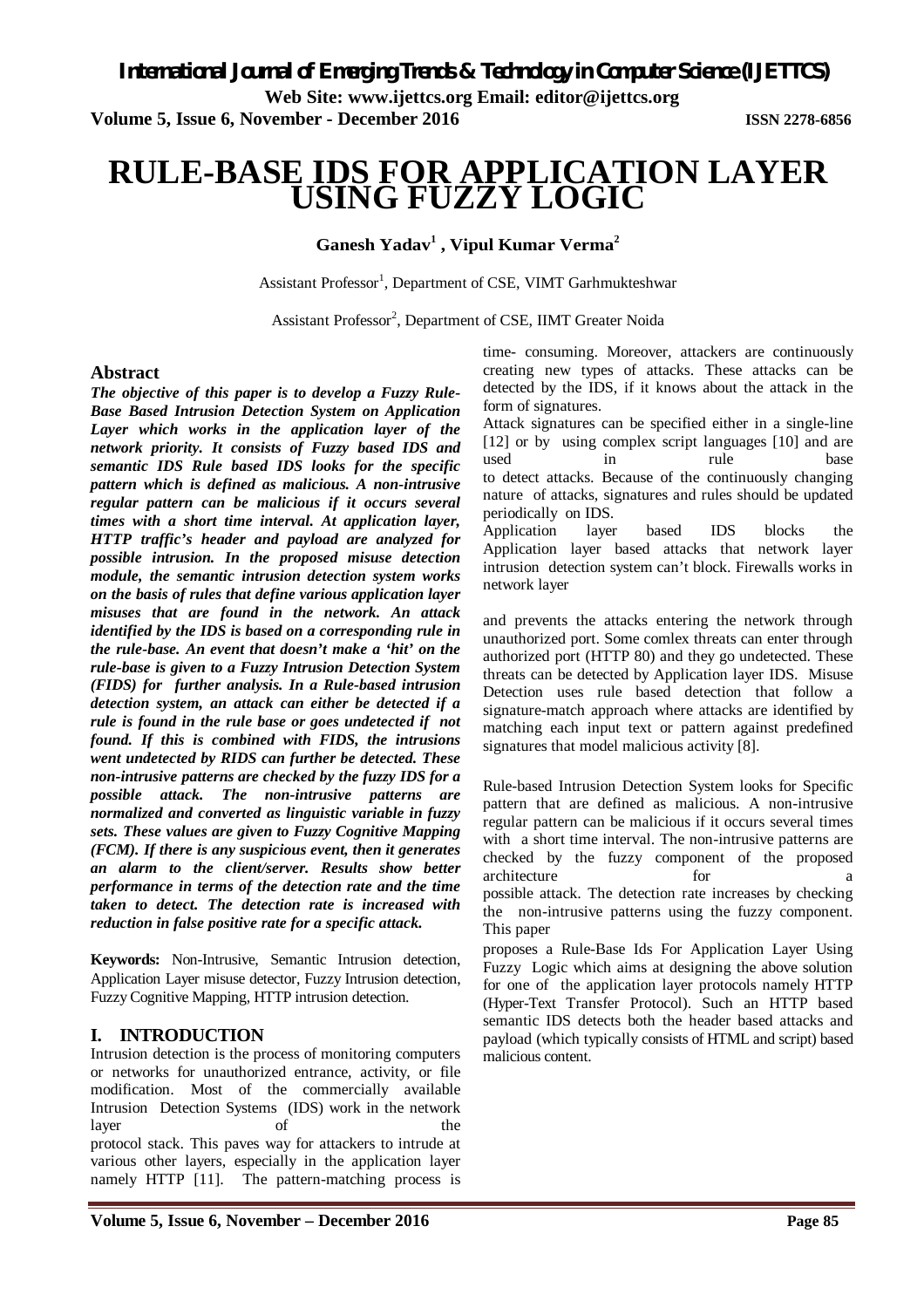*International Journal of Emerging Trends & Technology in Computer Science (IJETTCS)*

**Web Site: www.ijettcs.org Email: editor@ijettcs.org** 

### **Volume 5, Issue 6, November - December 2016 ISSN 2278-6856**

# **II. ARCHITECTURE OF THE FUZZY RULE-BASE IDS**

The architecture of the system is as shown in Figure. 1. The block diagram shows the order in which the different modules process the incoming payload. The HTTP data capture block collects the application-layer traffic from the network. Captured data is then separated into the header and payload parts and are forwarded to separate buffers [13].

The Header parser [6] module reads the header and Prepares a list of the objects in the HTTP packets. Each object represents a field of the HTTP protocol [1] and is a five tuples. <Message-line, section, feature, operator, content>.

This sequence of objects is given to the IDS interpreter that refers to the rule-base and correlates the different objects to trigger one or more of the rules. Simultaneously the HTML parser parses the HTML data and searches for misappropriate usage of tags and attributes and also observes for the javascript based attacks injected in the HTTP [7]. The state transition analysis is done by defining states for every match.

The incoming pattern is semantically looked-up only in specified states, and this increases the efficiency of the IDS pattern-matching algorithm [8]. If the pattern matches with some predefined pattern then it generates intrusion alert to client/server. If non-Intrusive, the output of the rule-based IDS goes to the Fuzzy IDS for further analysis [9].

And 1.0 which then goes for fuzzification. Fuzzification converts a normalized value into linguistic terms of fuzzy sets. The output of the fuzzification is given for Fuzzy Cognitive Memory [2, 3] which makes use of Fuzzy Associative Memory (FAM). Figure 3 shows the output of Text Processor for Denial of Service Attack.

When AN ID fails to detect intrusive pattern, it is called as a false negative and when it detects a legitimate traffic to contain intrusive patterns, it is called as false positive. In a signature based IDS, false alarms can either be a result of

wrongly coded signatures or due to the presence or absence of signatures for specific patterns. FCM is used to calculate the rate of false alarms by drawing a map that correlate various events, thereby evaluates the rules that gets trigger



**Figure 1.** Block diagram of Fuzzy Rule-Base IDS

Fuzzy Cognitive Mapping captures different types of intrusive behavior as suspicious events and generates an alert to the server/client, if there are any attacks. III. FUZZY COMPONENT FOR NON-INTRUSIVE

### TRAFFIC

Parts of traffic that get past the rule-based intrusion detection system with no matches of intrusion are fed into the fuzzy component for further analysis. A functional block diagram of the fuzzy component is shown in Figure.  $2<sub>1</sub>$ 



**Figure 2.** Functional blocks of FIDS

The traffic is first given to a text processor such as awk, which helps in finding the number of occurrences of a specific pattern in it. These nos. Are later normalized to keep the obtained values in a specific range to aid relative comparison.

The normalized values are fuzzified into linguistic terms of fuzzy sets before feeding to the Fuzzy Cognitive Mapper (FCM) [4]. The output of the text processor for Denial of Service attack. The output of this is normalized between 0.0

Defuzzification uses a mean of maxima method to get the final Crisp value to classify the pattern as intrusive or non intrusive using a threshold value.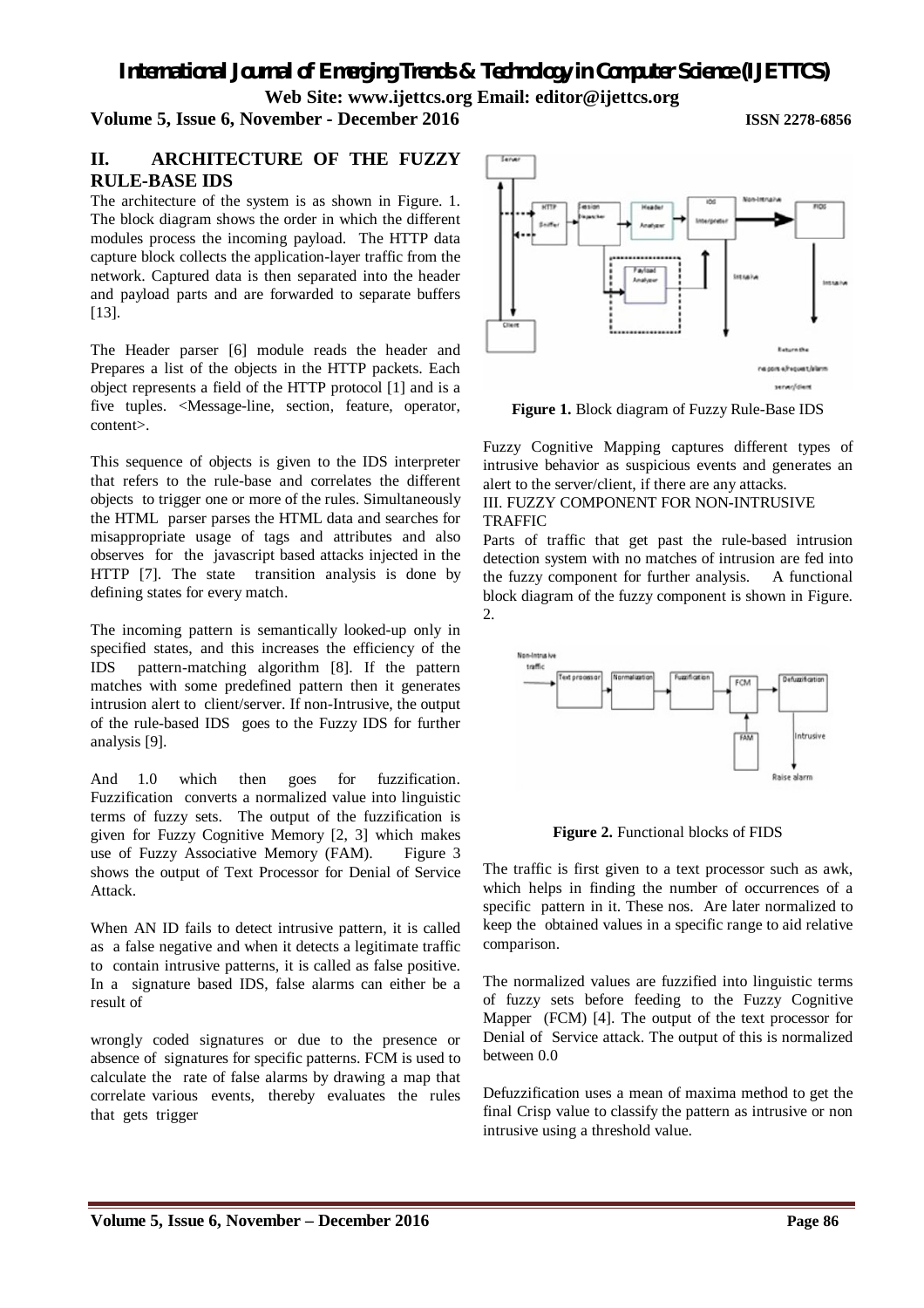# *International Journal of Emerging Trends & Technology in Computer Science (IJETTCS)*

**Web Site: www.ijettcs.org Email: editor@ijettcs.org** 

login

Failure

# **Volume 5, Issue 6, November - December 2016 ISSN 2278-6856**

project good chickens was a childfortal excepted was Ele Edt Vew Jerminal Tabs Help project@project-desktop:~/sangeetha/MS/IDS-Fuzzy/code-fuzzy IDSS awk -f fuzzy.awk fl.txt No. of Execution of 'for' loop : 600 in time interval : 5 sec project@project-desktop:~/sangeetha/MS/IDS-Fuzzy/code-fuzzy IDSS



### **Figure 3.** Output of Text Processor for Denial of Service Attack

### **A. WORKING OF FUZZY COGNITIVE MAPPER INIDS**

Fuzzy rules are constructed based on a map of multiple inputs to a single output. For eg. No. of login failures, time interval between any two login failures, time duration of a login session, etc. Malicious activities that are defined by one or more fuzzy rules are mapped using the FCM. The FCM uses a Fuzzy Associative Map (FAM) to evaluate the fuzzy rules to generate an alert that could fall under either of very high, high, medium, low or very low categories, based on the severity of the attack. The following example demonstrates the sequence of events in the fuzzy component identifies a brute-force attack, where an intruder tries to login with several users' passwords and fails. This attack can be identified by observing the number of login failures and the time interval between each failure. FCM for login\_failure is shown in Figure. 4, which shows

FCM for login failure is shown in Figure. 4, which shows that if login\_failure is very high for small interval of time and for same machine, then there is a suspicious event.  $++, +, \in, -$ 

 $&$  -- represents very high, high, medium, low  $&$  very low respectively. In Figure. 4, the time interval for login failure is small which is represented by '-' and no. of login failure is high which is represented by '+'. Fuzzy rule: no. of login\_failure is very high AND time

Interval is small is triggered which identifies that the specific scenario may be due to a brute-force attack. FAM table for a brute force attack as shown in Table 1 is used to evaluate this rule.

# **Figure 4.** FCM for login\_failure

suspicious event

 $\ddot{\phantom{0}}$ 

same machine

#### **B. FUZZY ASSOCIATIVE MEMORY BY FUZZY RULES**

Fuzzy Associate Memory (FAM) is used to map fuzzy rules in the form of a matrix. These rules take two variables as input and map them into a two dimensional matrix. The rules in the FAM follow a simple if-then-else format. Fuzzy Associative Memory facilitates the conclusion of the rate of false negatives for few attacks such as Denial of Service (DoS) and brute force attacks.

### Table 1. Fuzzy Associative Memory for a Brute force attack

| Т<br>Х | VS | S         | έ | H  | VН |
|--------|----|-----------|---|----|----|
| VS     | VS | VS        | s | έ  | έ  |
| s      | VS | Έ         | S | S  | έ  |
| Έ      | Н  | Η         | έ | έ  | s  |
| н      | VH | Η         | Н | έ  | VS |
| VH     | VH | <b>VH</b> | Н | VS | VS |



**Figure 5.** Linguistic representation of time interval during Brute force attack

Table 1 shows that the FAM table for a Brute force attacks in a matrix format. Rows in this table represent the rate of no. of login failure and the columns represent the rate of time interval between each failure. A linguistic representation of the same is as shown below in Figure. 5.

time

interval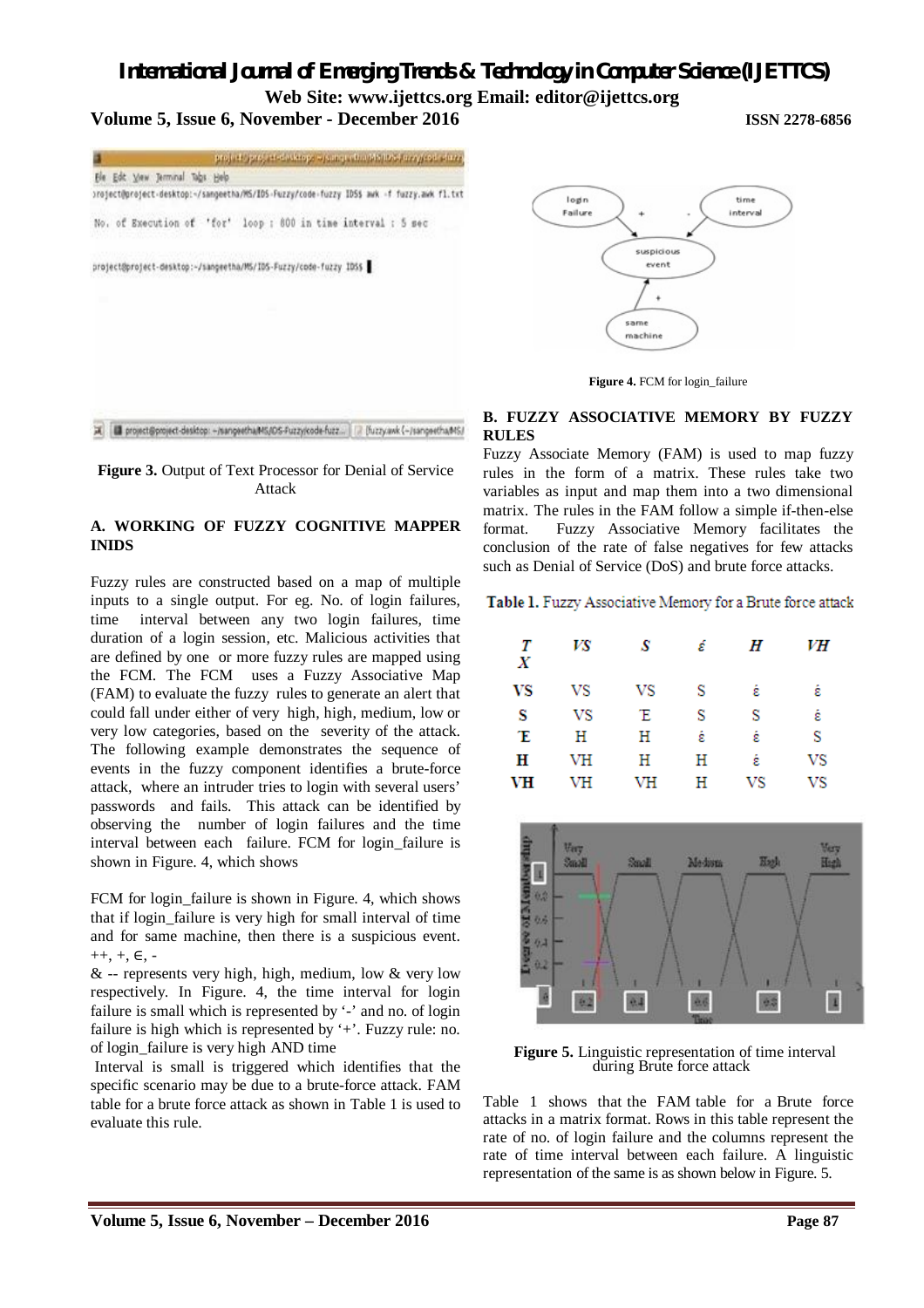# *International Journal of Emerging Trends & Technology in Computer Science (IJETTCS)* **Web Site: www.ijettcs.org Email: editor@ijettcs.org**

# **Volume 5, Issue 6, November - December 2016 ISSN 2278-6856**

The time interval between each login failure is taken in X axis as a normalized value. The degree of membership is taken in Y axis. The min-max normalization scheme is used to normalize the time interval for login failure to a common range i.e., between 0 and 1. Figure. 6 shows the time values assigned to the linguistic variables (very small, small,

medium, high and very high). Figure.6 shows the login failure values assigned to the linguistic variables.



**Figure 6.** Linguistic representation of no. of login failures during Brute force attack

Consider a scenario in which the time interval between login failures is very small and no. of login failures is very high. From Table 1, we can conclude that the possibility of such a scenario being detected as an intrusion is very high. Table 2 shows that the FAM table for Denial of Service attacks in the form of a matrix. Rows in this table represent the no. of execution of a loop and columns represent the time interval between occurrences of such loops.

Table 2. Fuzzy Associative Memory for a DoS attack

| t              | VS        | S  | έ | Η  | VH |
|----------------|-----------|----|---|----|----|
| x<br><b>VS</b> | VS        | VS | S | έ  | έ  |
| S              | VS        | έ  | S | S  | έ  |
| έ              | Н         | Η  | έ | έ  | S  |
| $\mathbf H$    | <b>VH</b> | Н  | Н | έ  | VS |
| VH             | <b>VH</b> | VH | Н | VS | VS |

The time interval for execution of loop (t) is taken in X axis as a normalized value. The degree of membership (DoM) is taken in the Y axis. The min-max normalization scheme is used to normalize the time interval between execution of loops to a common range i.e., between 0 and 1. Figure 7 and 8 show the time interval and no. of execution of loops being assigned to the linguistic variables (very small, small, medium, high and very high), respectively.

Consider a scenario in which the time duration for execution of for loop is "Small" and No. of execution of for loop is "Small". From Table 2, it can see that the output "intrusion" is "Medium". Figure 9 shows the output of Fuzzy Intrusion System.



**Figure 7.** Linguistic representation of the time interval between loops for a DoS attack



**Figure 8.** Linguistic representation of the number of execution of loops for a DoS attack



[30] [88 project@project-desktop: ~/sangeetha/MS/IDS-Puzzylcode fuzz ... [ 72 (Nzzy awk C-/sangeetha/MS/II

**Figure 9.** Output of the fuzzy component of the Intrusion Detection System

### **C. ALGORITHM FOR FUZZY INTRUSION DETECTION SYSTEM**

The following algorithm presents the step in Fuzzy Intrusion Detection System.

**Step 1:** Let  $x =$  set of number of login failures  $t=$  time interval

**Step 2:**  $x =$  normalization of  $(x) = (x - \min)/(max - \min)$ where, min is the minimum value of x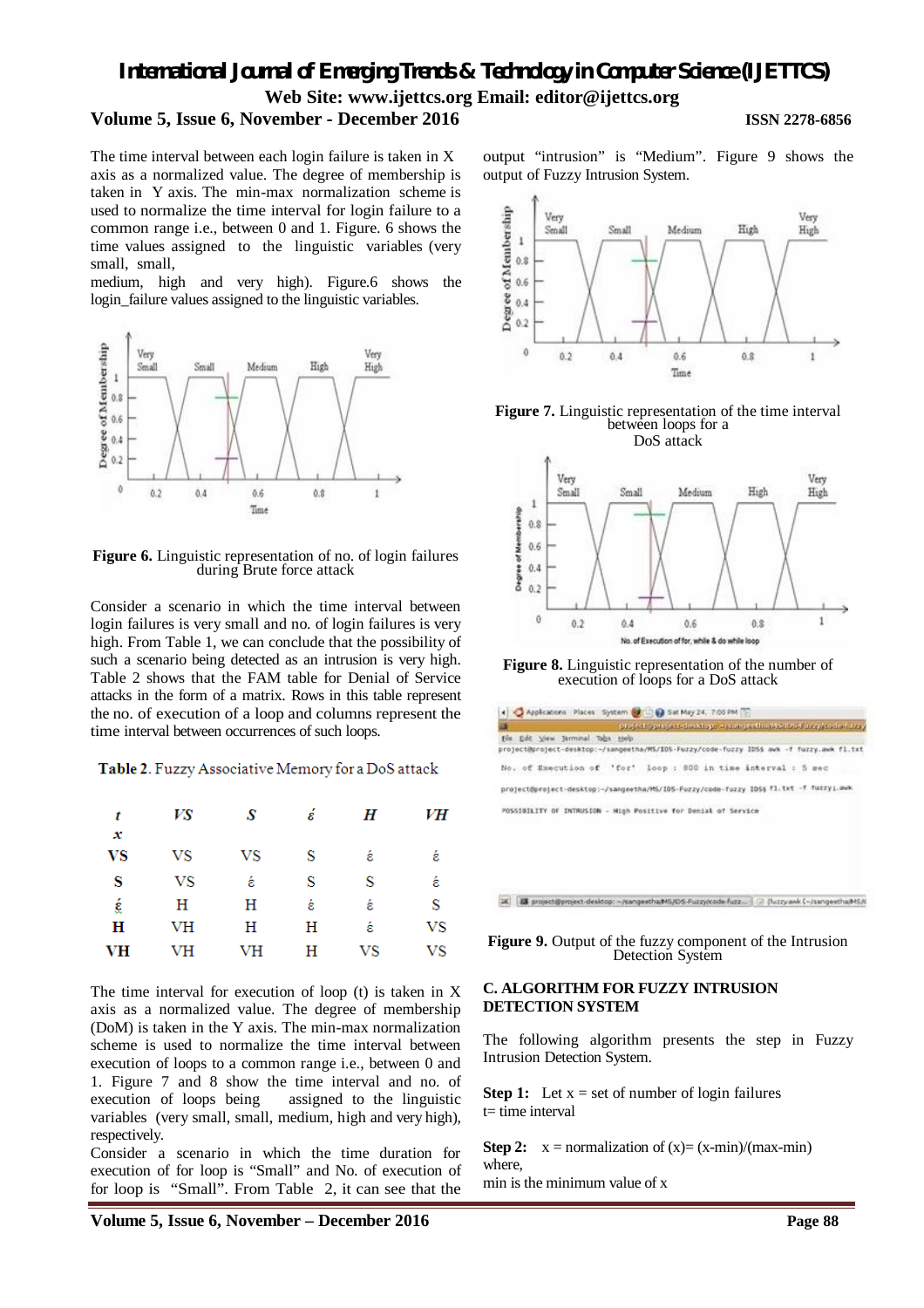# *International Journal of Emerging Trends & Technology in Computer Science (IJETTCS)* **Web Site: www.ijettcs.org Email: editor@ijettcs.org**

### **Volume 5, Issue 6, November - December 2016 ISSN 2278-6856**

max is the maximum value of x

**Step 3:** Give x and t to FCM to select the appropriate fuzzy

rules (Refer Table 3) from FAM table which has the following format:

IF condition AND condition THEN consequent where, condition is a complex fuzzy expression that uses fuzzy logic operators (Refer Table 4), consequent is an atomic expression.

**Step 4:** Perform Mean of Maxima defuzzification  $(D_{MM})$  = sum  $\Sigma x_i / |X|$ 

**Table 3** Fuzzy rules for detecting intrusions

Rule No. Rules

- Rule 1 If (x==very small) AND ( $t =$ very small) THEN (I==verysmall);
- Rule 2 IF ( $x = \text{very small}$ ) AND ( $t = \text{high}$ ) THEN (I==small);
- Rule 3 IF ( $x =$ medium) AND ( $t =$ high) THEN (I==high);
- Rule 4 IF (x==very high) AND ( $t =$ very small) THEN(I==medium);
- Rule 5 IF ( $x = \text{very high}$ ) AND ( $t = \text{very}$ high) THEN (I==very high); where,  $x_i$  belongs to  $\overline{X}$

**Table 4** Fuzzy logic operators

Logical Operator Fuzzy Operator x AND t min{x, t} x OR t max{x, t} NOT x 1.0 – x.

Several methods are available in the literature for defuzzification. Some of the widely used methods are centroid method, centre of sums, and mean of maxima. In mean of maxima defuzzification method, one of the variable value for which the fuzzy subset has its maximum value is chosen as crisp value. According to the FAM table, the defuzzification graph is obtained and is shown in Figure. 10.



**Figure. 10** Defuzzification

#### The defuzzification value thus calculated for Brute Force attack is 40%. In many situations, for a system whose output is fuzzy, it is easier to take a crisp decision if the output is represented as a single scalar quantity. For this reason, defuzzification Based on the defuzzification value, decision is taken if the traffic contains intrusive pattern or not. The output of the rule-based intrusion detection module is non-intrusive for few attacks such as DoS, login failures. In DoS attack, instead of having infinite loop, the intruder will execute the loop for larger number of times. There is a bigger class of attacks which doesn't have a clear rule entry in the rule base can also be detected. These patterns are checked by the fuzzy IDS for a possible attack. Fuzzy Cognitive Mapping is used to capture different types of intrusive behavior as suspicious events.

#### **IV. RESULTS AND ANALYSIS**

The objects in each of the protocol field that are to be searched is plotted in Figure. 11. It is observed that if the number of objects to be matched in each protocol field is increasing the Response time increases linearly.





But the response time tends to saturate after a specific number of rules. This is because it is expected that the rules contain some common objects which are to be checked once thus improving the response time. Figure.12 shows the detection rate with various components of IDS. From the figure. 12, the detection rate increases by combining HTTP header and payload (HTML and Scripts).

### **Volume 5, Issue 6, November – December 2016 Page 89**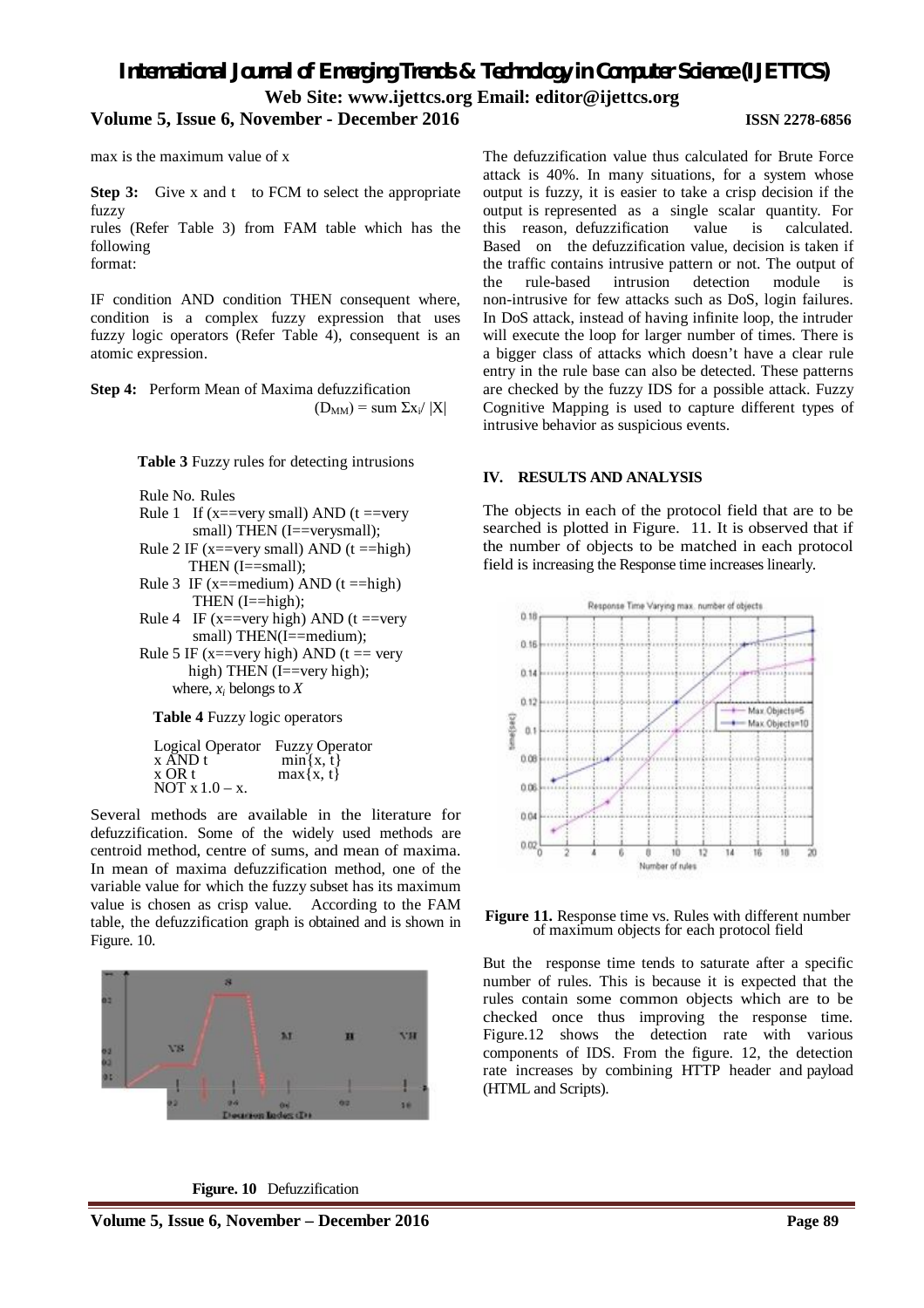**Web Site: www.ijettcs.org Email: editor@ijettcs.org** 

# **Volume 5, Issue 6, November - December 2016 ISSN 2278-6856**



**Figure 12**. Detection Ratio with various component of IDS

Figure 13 shows the comparison of Fuzzy based Misuse Detection and Regular Misuse Detection for various attacks. It shows the detection rate of fuzzy based misuse detection is high when compared to the regular misuse detection for some attacks such as Dos, Brute Force, Directory Traversal Attacks.

# **V. CONCLUSION**

A fuzzy component that is added to this rule based semantic IDS as uses Fuzzy Cognitive Mapping (FCM) in order to have an accurate prediction. namely The rule-based semantic intrusion detection system has an efficient memory usage since the amount of memory needed for working of the IDS depends on the rule table size Fuzzy aided Application layer Semantic Intrusion Detection System draws advantages from two different concepts. The semantic rule base keeps the rules updated for detecting newer intrusions by semantically matching the patterns. The Fuzzy component contributed to improving the detection rate by scanning through the traffic for attacks which goes undetected by a typical rule based IDS. The results show better performance in terms of the detection rate and the time taken to detect an intrusion.

The semantic rule base can be appended with more number of semantic parameters by way which improving the accuracy of attack detection of the system is possible.

Also that, more number of application layer protocols like FTP, SMTP, etc can be considered for implementation and the performance of the concept of application layer semantic intrusion detection can be validated with these protocols.



**Figure 13** .Comparison of Fuzzy based Misuse Detection and Regular Misuse Detection

# **REFERENCES**

- [1]. Ambareen Siraj, Susan M. Bridges and Rayford B. Vaughn (2001), 'Fuzzy Cognitive Maps For Decision Support In An Intelligent Intrusion Detection System', In the proceedings of 20th International Conference of North American fuzzy information (NAFIPS), vol. 4, pp.2165- 2170.
- [2]. Brubaker D. (1996), 'Fuzzy cognitive maps', EDN access.
- [3]. Eckmann S.T., Vigna G. and Kemmerer R.A. (2000), STATL: An Attack Language for State-based Intrusion Detection', In the Proceedings of the ACM Workshop on

Intrusion Detection Systems, Athens, Greece.

- [4]. Lee T.B., Fielding R. and Frystyk H. (1996), 'RFC 1945 - Hypertext Transfer Protocol - HTTP/1.0'.
- [5]. Cgisecurity.com (2002), William Bellamy Jr., 'TCP Port 80- HyperText Transfer Protocol (HTTP) Header Exploitation'.
- [6]. Hallaraker O. and Vigna G. (2005), 'Detecting malicious Th JavaScript code in Mozilla', In the Proceedings of the 10 International Conference on Engineering of Complex
- Computer Systems (ICECCS 2005), pp. 85-94.<br>Susan M. Bridges, Ravford B.Vaughr [7]. Susan M. Bridges, Rayford B.Vaughn and Ambareen Siraj (2002), 'AI Techniques Applied to High Performance Computing Intrusion Detection', Proceeding of the Tenth International Conference on Telecommunication Systems, Modeling and Analysis, Monterey CA, Vol. 2, pp. 100-114.
- [8]. Krugel C. and Toth T. (2003), 'Using decision trees to improve signature-based intrusion detection', In the Proceedings of the 6th International Workshop on the Recent Advances in Intrusion Detection

(RAID'2003), LNCS Vol. 2820, pp. 173-191.